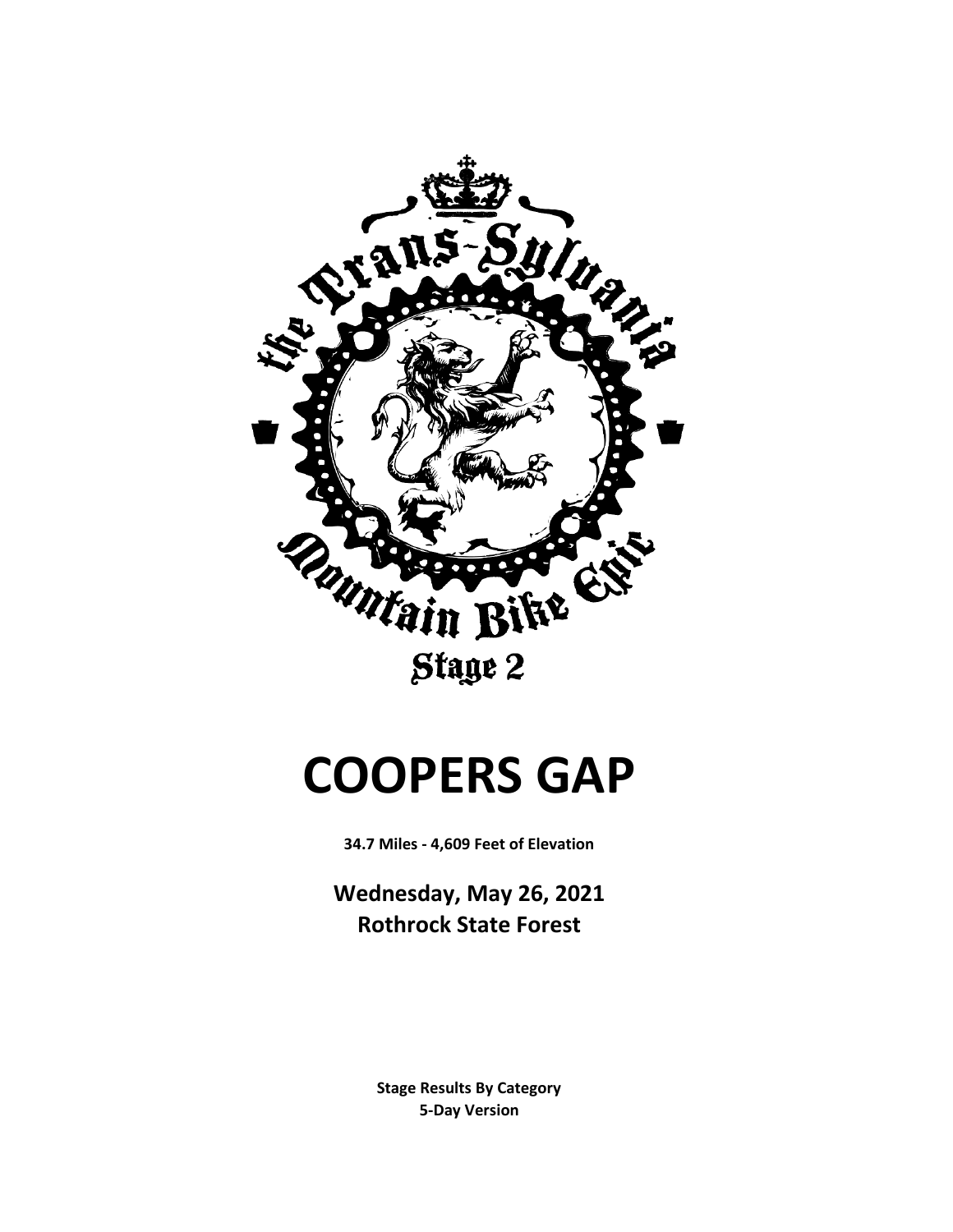## **OPEN MEN**

| <b>RANK</b>             | <b>BIB</b>              | <b>NAME</b>              | <b>TIME</b> | <b>AGE</b> | <b>CITY, STATE</b>       |
|-------------------------|-------------------------|--------------------------|-------------|------------|--------------------------|
| 1                       | 36                      | <b>KERRY WERNER JR.</b>  | 02:50:31.18 | 30         | <b>ADVANCE, NC</b>       |
| $\overline{2}$          | 13                      | <b>LOGAN KASPER</b>      | 02:55:58.96 | 28         | <b>BALDWINVILLE, MA</b>  |
| 3                       | 9                       | <b>GREGG GALLETTA</b>    | 02:58:01.27 | 51         | <b>DOBBS FERRY, NY</b>   |
| $\overline{\mathbf{4}}$ | 12                      | <b>RYAN JOHNSON</b>      | 03:17:18.11 | 22         | <b>BROOKVILLE, PA</b>    |
| 5                       | 22                      | <b>CODY PHILLIPS</b>     | 03:17:39.26 | 27         | <b>WILLISTON, VT</b>     |
| 6                       | 10                      | <b>SCOTT GRAY</b>        | 03:25:12.93 | 46         | <b>LEBANON, PA</b>       |
| $\overline{\mathbf{z}}$ | 17                      | <b>WILLIAM LOEVNER</b>   | 03:31:17.23 | 24         | <b>ALLISON PARK, PA</b>  |
| 8                       | $2^{\circ}$             | <b>SHAWN ALEXANDER</b>   | 03:37:04.62 | 19         | PITTSFORD, NY            |
| 9                       | 8                       | <b>ANDREW DUENSING</b>   | 03:42:23.37 | 29         | ALAMO, CA                |
| 10                      | $\overline{\mathbf{z}}$ | <b>ANDREW DUDLE</b>      | 03:46:40.68 | 30         | <b>EMMAUS, PA</b>        |
| 11                      | 33                      | <b>JORDAN THOMPSON</b>   | 03:56:24.79 | 34         | <b>STATE COLLEGE, PA</b> |
| 12                      | 15                      | <b>ZACHARY LABRY</b>     | 04:06:31.31 | 35         | LOS ANGELES, CA          |
| 13                      | 28                      | <b>WILSON STEVENS</b>    | 04:14:04.55 | 27         | <b>BUFFALO, NY</b>       |
| 14                      | 16                      | <b>NICK LANDO</b>        | 04:14:19.63 | 24         | RINGWOOD, NJ             |
| 15                      | 25                      | <b>MARTIN SCHLEEDE</b>   | 04:17:01.03 | 36         | <b>RUBY, NY</b>          |
| 16                      | 29                      | <b>ALEXANDER STRANGE</b> | 04:32:21.12 | 29         | <b>AMBLER, PA</b>        |
| 17                      | 4                       | <b>MATT BURKE</b>        | 04:33:59.36 | 35         | <b>SWANSEA, MA</b>       |
| 18                      | 6                       | <b>PATRICK CAREY</b>     | 04:35:44.88 | 36         | <b>KEENE, NY</b>         |
| 19                      | 18                      | <b>CRAIG MILLER</b>      | 05:23:36.79 | 25         | <b>BOALSBURG, PA</b>     |
| 20                      | 23                      | <b>MATTHEW RALPH</b>     | 05:33:05.25 | 40         | <b>WARRENTON, VA</b>     |
| <b>DNS</b>              | 21                      | <b>ANDREW NORMAN</b>     | <b>DNS</b>  | 32         | <b>CLEMMONS, NC</b>      |
| <b>DNS</b>              | 30                      | <b>MATT PIKE</b>         | <b>DNS</b>  | 31         | <b>BOULDER, CO</b>       |
| <b>DNS</b>              | 26                      | <b>KEENAN SEGENCHUK</b>  | <b>DNS</b>  | 19         | <b>UPTON, MA</b>         |

## **OPEN WOMEN**

| <b>RANK</b>    | <b>BIB</b> | <b>NAME</b>              | <b>TIME</b> | <b>AGE</b> | <b>CITY, STATE</b>       |
|----------------|------------|--------------------------|-------------|------------|--------------------------|
| $\mathbf{1}$   | 130        | <b>TAYLOR KUYK-WHITE</b> | 03:35:43.87 | 34         | PHILADELPHIA, PA         |
| $\overline{2}$ | 89         | <b>ELIZABETH SHELDON</b> | 03:36:27.34 | 55         | <b>WASHINGTON, DC</b>    |
| 3              | 1          | <b>BRITT MASON</b>       | 03:37:49.09 | 35         | <b>ELLICOTT CITY, MD</b> |
| 4              | 98         | <b>EMILY WERNER</b>      | 03:42:38.07 | 28         | <b>ADVANCE, NC</b>       |
| 5              | 87         | <b>ANNA BARENSFELD</b>   | 04:01:28.80 | 38         | <b>FOMBELL, PA</b>       |
| 6              | 91         | <b>MADELINE DEPMAN</b>   | 04:14:12.92 | 26         | <b>ROANOKE, VA</b>       |
| 7              | 96         | <b>NICKY RUSZKOWSKI</b>  | 04:14:59.08 | 38         | <b>SYRACUSE, NY</b>      |
| 8              | 88         | <b>TANYA CAMPBELL</b>    | 04:28:52.83 | 39         | <b>PA FURNACE, PA</b>    |
| 9              | 92         | <b>ALECIA FAUSTINI</b>   | 04:38:58.35 | 37         | <b>BETHANY, CT</b>       |
| 10             | 97         | <b>ANNIE SCHWARTZ</b>    | 04:40:57.39 | 36         | <b>SAINT LOUIS, MO</b>   |
| 11             | 90         | <b>MELISSA COOPER</b>    | 04:48:47.41 | 37         | <b>DURHAM, NC</b>        |
| 12             | 93         | <b>CORIANNE KOCAREK</b>  | 05:12:10.64 | 37         | <b>NORTH CANTON, OH</b>  |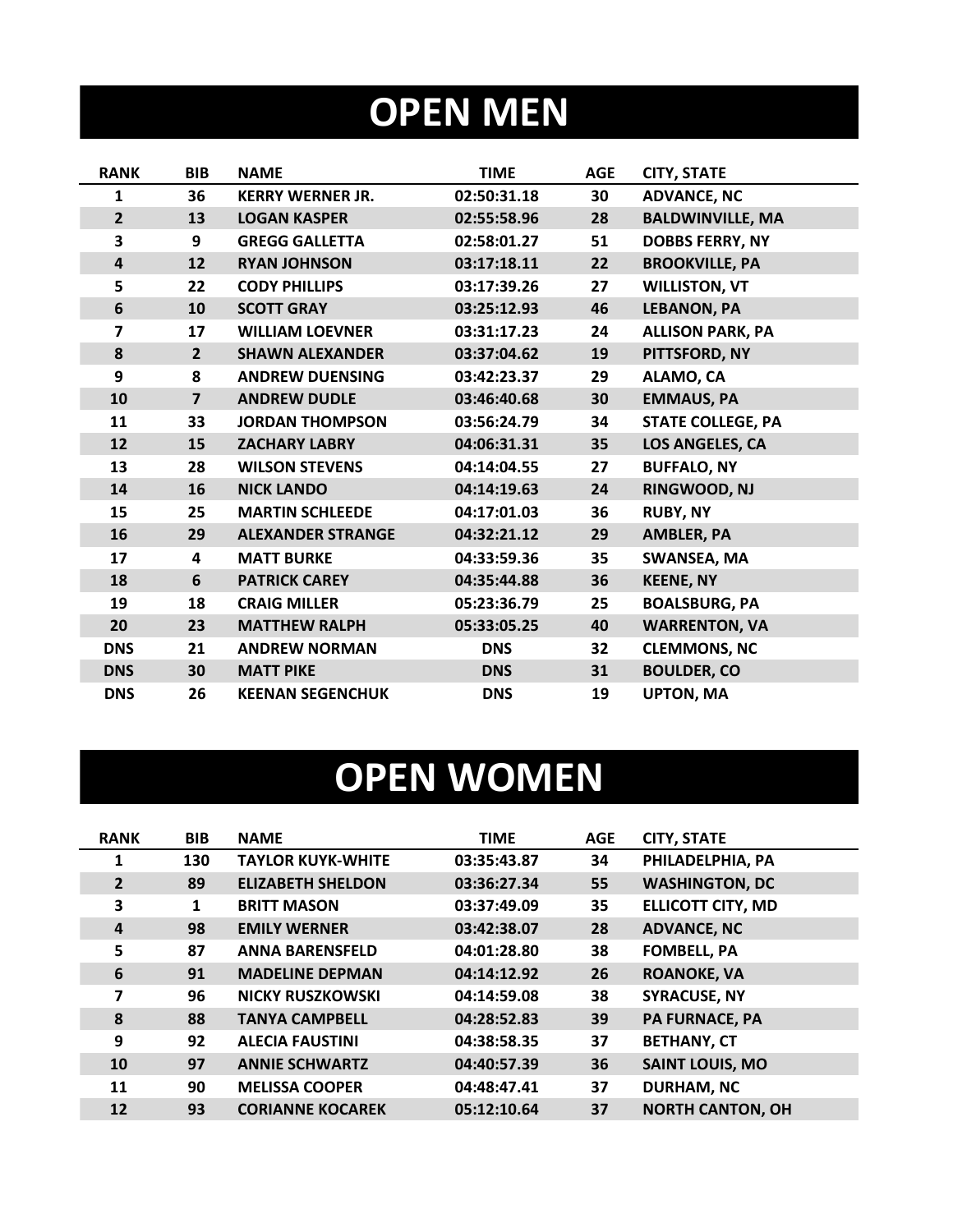### **MEN 40-49**

| <b>RANK</b>    | <b>BIB</b> | <b>NAME</b>             | <b>TIME</b> | <b>AGE</b> | <b>CITY, STATE</b>       |
|----------------|------------|-------------------------|-------------|------------|--------------------------|
| 1              | 34         | <b>CHRIS TRIES</b>      | 03:14:52.36 | 42         | <b>JOHNSON CITY, TN</b>  |
| $\overline{2}$ | 56         | <b>JOSH WHITMORE</b>    | 03:18:50.95 | 45         | <b>FAIRVIEW, NC</b>      |
| 3              | 57         | <b>SEAMUS WOODS</b>     | 03:31:41.00 | 44         | <b>BREWSTER, MA</b>      |
| 4              | 46         | <b>NATHAN GOATES</b>    | 03:48:23.10 | 48         | <b>SHIPPENSBURG, PA</b>  |
| 5              | 43         | <b>IGOR DANKO</b>       | 03:48:44.81 | 41         | <b>WEST MILFORD, NJ</b>  |
| 6              | 42         | <b>IAN COLQUHOUN</b>    | 04:01:47.65 | 40         | <b>ANDOVER, NJ</b>       |
| 7              | 48         | <b>CHRIS HOWELL</b>     | 04:07:36.34 | 40         | <b>FREDERICK, MD</b>     |
| 8              | 49         | <b>MATTHEW KESECKER</b> | 04:08:10.18 | 43         | <b>CULPEPER, VA</b>      |
| 9              | 47         | <b>AARON HOAG</b>       | 04:30:20.12 | 42         | <b>RALEIGH, NC</b>       |
| 10             | 50         | <b>CHRIS MICELI</b>     | 04:52:55.60 | 48         | <b>ALIQUIPPA, PA</b>     |
| 11             | 39         | <b>DAVE BREISACHER</b>  | 05:01:52.96 | 40         | PAOLI, PA                |
| 12             | 55         | <b>LEVI THORNTON</b>    | 05:31:59.17 | 43         | <b>TUCSON, AZ</b>        |
| 13             | 54         | <b>JERICO SLAVIN</b>    | 05:33:07.53 | 42         | <b>KING GEORGE, VA</b>   |
| 14             | 52         | <b>CHRIS SAUER</b>      | 05:51:03.04 | 48         | <b>NEW YORK, NY</b>      |
| 15             | 45         | <b>CHARLIE FULLER</b>   | 06:05:38.86 | 43         | <b>STATE COLLEGE, PA</b> |

#### **MEN 50-59**

| <b>RANK</b>    | <b>BIB</b> | <b>NAME</b>            | <b>TIME</b> | <b>AGE</b> | <b>CITY, STATE</b>      |
|----------------|------------|------------------------|-------------|------------|-------------------------|
| 1              | 58         | <b>ANDY AUGUST</b>     | 03:26:16.07 | 56         | PITTSFORD, NY           |
| $\overline{2}$ | 69         | <b>MIKE MONTALBANO</b> | 03:38:30.73 | 51         | <b>HEWITT, NJ</b>       |
| 3              | 61         | <b>JIM DOWD</b>        | 03:52:10.76 | 53         | <b>TIVERTON, RI</b>     |
| $\overline{4}$ | 123        | <b>STEVE SEGENCHUK</b> | 03:52:15.03 | 52         | <b>UPTON, MA</b>        |
| 5              | 77         | <b>BRIAN TRDINA</b>    | 03:56:00.65 | 51         | <b>FREDERICK, MD</b>    |
| 6              | 80         | <b>PAUL WOJCIAK</b>    | 04:10:53.06 | 56         | <b>POUGHKEEPSIE, NY</b> |
| 7              | 75         | <b>ERIC SAUER</b>      | 04:20:01.85 | 53         | <b>KERNERSVILLE, NC</b> |
| 8              | 72         | <b>BOB RADZWICH</b>    | 04:23:59.07 | 51         | <b>PA FURNACE, PA</b>   |
| 9              | 60         | <b>DON DAVIS</b>       | 04:26:30.10 | 54         | <b>VICTOR, NY</b>       |
| 10             | 76         | <b>FRITZ SEAGER</b>    | 04:36:45.75 | 52         | <b>VICTOR, NY</b>       |
| 11             | 67         | <b>PAUL HODA</b>       | 04:51:32.40 | 53         | <b>WHITE HAVEN, PA</b>  |
| 12             | 66         | <b>COREY HILLIARD</b>  | 05:10:41.31 | 51         | <b>BROOKLYN, NY</b>     |
| 13             | 64         | <b>BRIAN GRUCHACZ</b>  | 05:43:33.75 | 50         | OAK RIDGE, NJ           |
| 14             | 65         | <b>ARTURO GUILLEN</b>  | 05:44:10.76 | 54         | <b>BERWYN, PA</b>       |
| 15             | 38         | <b>SCOTT BALLAY</b>    | 06:05:51.57 | 50         | <b>SACRAMENTO, PA</b>   |
| <b>DNS</b>     | 78         | <b>JOSEPH WHITE</b>    | <b>DNS</b>  | 54         | <b>CULPEPER, VA</b>     |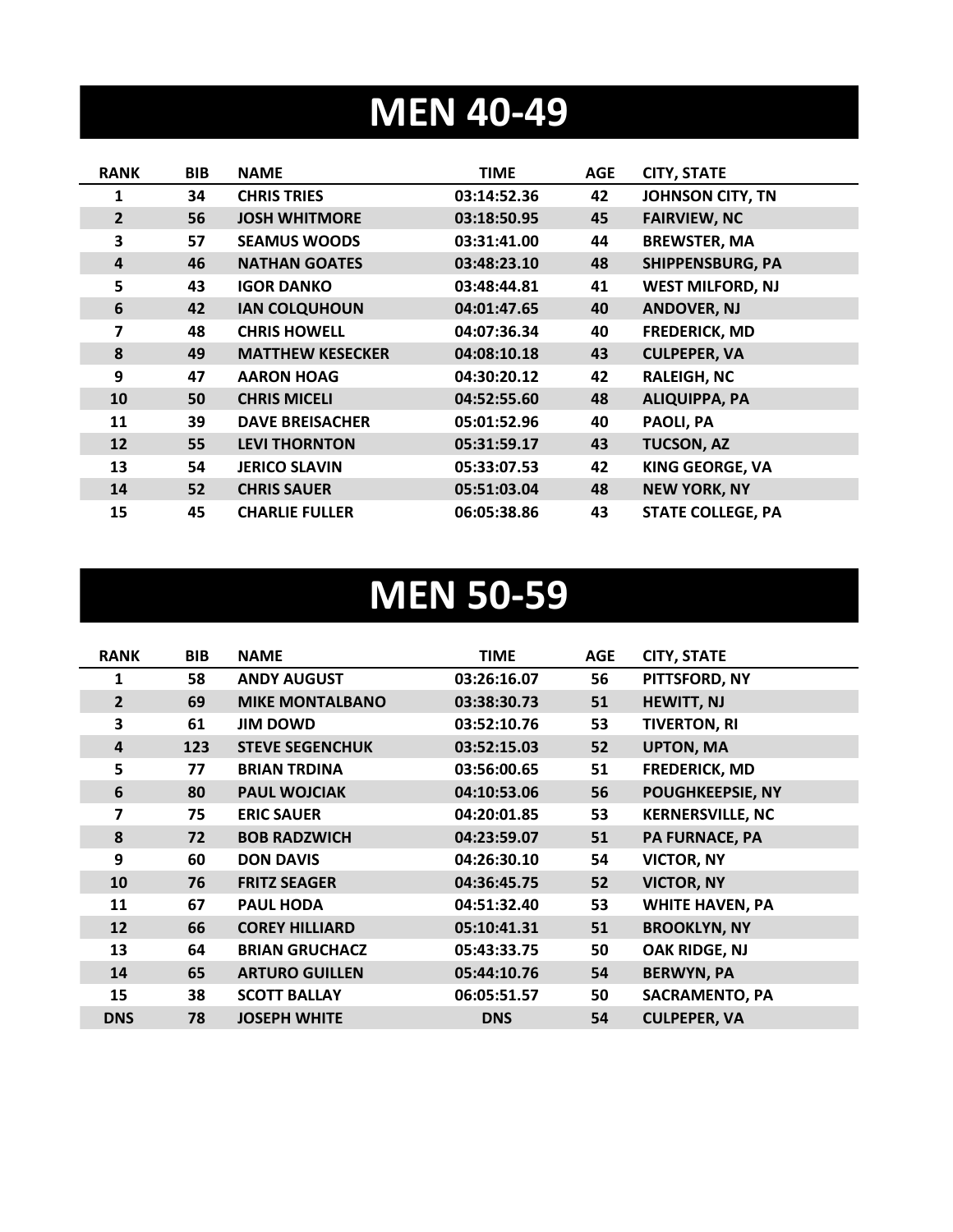## **MEN 60+**

| <b>RANK</b> | BIB | <b>NAME</b>        | <b>TIME</b> | AGE | CITY, STATE            |
|-------------|-----|--------------------|-------------|-----|------------------------|
|             | 83  | <b>JIM MILLER</b>  | 04:00:20.60 | 61  | <b>BALTIMORE, MD</b>   |
|             | 81  | <b>DAVID JOLIN</b> | 04:16:41.04 | 62  | <b>BELLVILLE, OH</b>   |
| DNS         | 86  | <b>DON UPHOUSE</b> | <b>DNS</b>  | 64  | <b>NEW FREEDOM. PA</b> |

### **WOMEN 40+**

| <b>RANK</b> | <b>BIB</b> | <b>NAME</b>            | TIME        | AGE | <b>CITY, STATE</b>       |
|-------------|------------|------------------------|-------------|-----|--------------------------|
|             | 102        | <b>JEN TILLMAN</b>     | 04:17:10.76 | 45  | <b>ELLICOTT CITY, MD</b> |
| $2^{\circ}$ | 99         | <b>BRIANNA BAIR</b>    | 04:24:47.69 | 42  | <b>STATE COLLEGE, PA</b> |
| 3           | 100        | <b>NICOLE GUNTON</b>   | 04:42:00.38 | 45  | KENT, WA                 |
| <b>DNF</b>  | 101        | <b>KATHLEEN HYLAND</b> | <b>DNF</b>  | 43  | <b>RALEIGH, NC</b>       |

### **CLYDESDALE**

| <b>RANK</b>    | <b>BIB</b> | <b>NAME</b>                | <b>TIME</b> | <b>AGE</b> | <b>CITY, STATE</b>       |
|----------------|------------|----------------------------|-------------|------------|--------------------------|
| 1              | 110        | <b>NICK SHEPHERD</b>       | 04:05:20.06 | 38         | <b>TACOMA, WA</b>        |
| $\overline{2}$ | 109        | <b>ADAM RUSZKOWSKI</b>     | 04:23:39.85 | 37         | <b>SYRACUSE, NY</b>      |
| 3              | 107        | <b>TODD HAIG</b>           | 04:59:05.92 | 53         | <b>WESTVILLE, NJ</b>     |
| $\overline{a}$ | 106        | <b>DANIEL FAUSEY</b>       | 05:33:27.89 | 47         | <b>COLUMBUS, OH</b>      |
| 5              | 105        | <b>JOHN DURKIN</b>         | 06:05:53.27 | 53         | <b>BARRINGTON, NJ</b>    |
| 6              | 104        | <b>MICHAEL BLANKENSHIP</b> | 06:26:27.50 | 43         | <b>WINSTON-SALEM</b>     |
| <b>DNF</b>     | 111        | <b>JOSH VAN CLEEF</b>      | <b>DNF</b>  | 40         | DURHAM, NC               |
| <b>DNF</b>     | 108        | <b>THOMAS PEASE</b>        | <b>DNF</b>  | 33         | <b>WINDSOR LOCKS, CT</b> |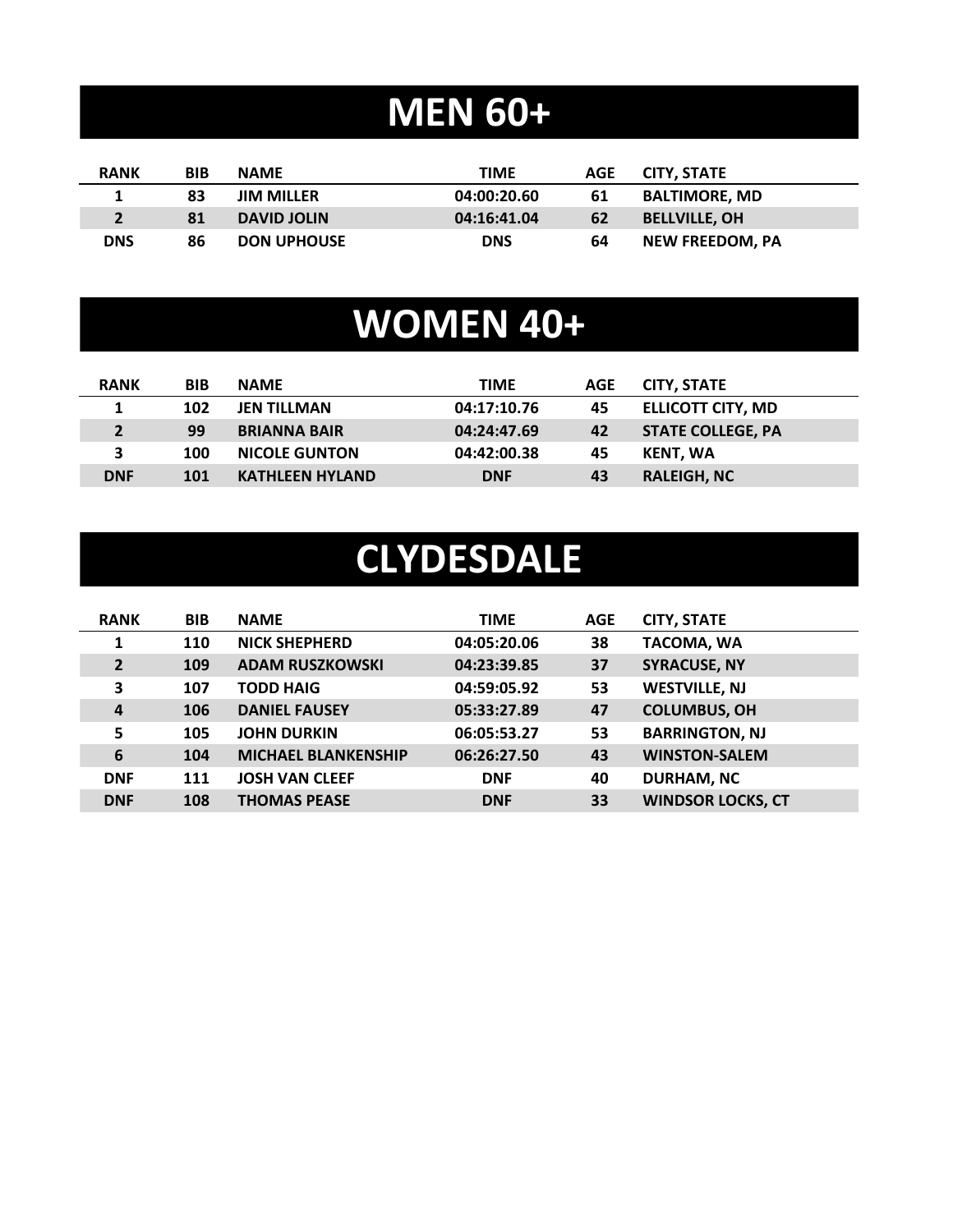## **SINGLE SPEED**

| <b>RANK</b>    | <b>BIB</b> | <b>NAME</b>             | <b>TIME</b> | <b>AGE</b> | <b>CITY, STATE</b>            |
|----------------|------------|-------------------------|-------------|------------|-------------------------------|
| 1              | 126        | <b>GORDON WADSWORTH</b> | 03:03:00.82 | 34         | <b>SHAWSVILLE, VA</b>         |
| $\overline{2}$ | 125        | <b>JOHN VORBERGER</b>   | 03:15:40.02 | 21         | <b>SEWICKLEY, PA</b>          |
| 3              | 119        | <b>THAD PAUNOVICH</b>   | 03:21:45.00 | 27         | <b>AVONMORE, PA</b>           |
| 4              | 120        | <b>PEYTON RANDOLPH</b>  | 03:22:09.82 | 32         | <b>BALTIMORE, OH</b>          |
| 5              | 117        | <b>ELI ORTH</b>         | 03:25:06.94 | 48         | <b>CINCINNATI, OH</b>         |
| 6              | 24         | <b>JOHN SKARUPA</b>     | 03:32:58.79 | 41         | <b>CHATHAM, MA</b>            |
| 7              | 118        | <b>DAHN PAHRS</b>       | 03:35:48.79 | 46         | PITTSBURGH, PA                |
| 8              | 122        | <b>KEITH RENFROE</b>    | 03:50:32.22 | 45         | <b>ATLANTIC HIGHLANDS, NJ</b> |
| 9              | 113        | <b>RICH DILLEN</b>      | 03:52:32.44 | 52         | <b>CHARLOTTE, NC</b>          |
| 10             | 116        | <b>ANDREW ORISCHAK</b>  | 03:53:43.53 | 32         | <b>HUNKER, PA</b>             |
| 11             | 121        | <b>SCOTT RATH</b>       | 04:00:08.60 | 48         | <b>MILLER PLACE, NY</b>       |
| 12             | 14         | <b>MARK KRANSZ</b>      | 04:05:30.93 | 26         | <b>MARQUETTE, MI</b>          |
| 13             | 127        | <b>JOE WORBOY</b>       | 04:09:47.72 | 47         | <b>LEWIS CENTER, OH</b>       |
| 14             | 115        | <b>KENNY KOCAREK</b>    | 05:12:10.56 | 40         | <b>CANTON, OH</b>             |
| <b>DNS</b>     | 112        | <b>SCOTT BERKLEY</b>    | <b>DNS</b>  | 27         | <b>HOLDERNESS, NH</b>         |

#### **DUO MEN**

| <b>RANK</b>    | <b>BIB</b> | <b>NAME</b>              | <b>TIME</b> | <b>AGE</b> | <b>CITY, STATE</b>       |
|----------------|------------|--------------------------|-------------|------------|--------------------------|
| 1              | 209        | <b>ANDREW BLACKSTOCK</b> | 03:25:10.36 | 27         | <b>GREENVILLE, SC</b>    |
| 1              | 208        | <b>JAMIE BABCOCK</b>     | 03:25:11.41 | 32         | AIKEN, SC                |
| $\overline{2}$ | 212        | <b>MATTHEW HIGGINS</b>   | 03:39:51.98 | 38         | <b>OOLTEWAH, TN</b>      |
| $\overline{2}$ | 213        | <b>NICK ERHARD</b>       | 03:39:59.06 | 39         | <b>MCDONALD, TN</b>      |
| 3              | 211        | <b>JASON URCKFITZ</b>    | 03:46:22.00 | 52         | <b>MENDON, NY</b>        |
| 3              | 210        | <b>ERIK GRIMM</b>        | 03:46:22.07 | 56         | PITTSFORD, NY            |
| 4              | 214        | <b>JAMES SCHARF JR</b>   | 04:35:21.81 | 47         | <b>COVINGTON, KY</b>     |
| 4              | 215        | <b>EDWARD WIMMER</b>     | 04:35:21.94 | 44         | <b>LAKESIDE PARK, KY</b> |

### **DUO CO-ED**

| <b>RANK</b>    | <b>BIB</b> | <b>NAME</b>           | <b>TIME</b> | <b>AGE</b> | <b>CITY, STATE</b>     |
|----------------|------------|-----------------------|-------------|------------|------------------------|
| 1              | 205        | <b>BEN TALBOT</b>     | 04:09:44.03 | 44         | <b>GAINESVILLE, FL</b> |
| 1              | 216        | <b>AMY TALBOT</b>     | 04:09:44.08 | 38         | <b>GAINESVILLE, FL</b> |
| $\overline{2}$ | 200        | <b>T.J. ELLEDGE</b>   | 04:36:20.72 | 39         | <b>GREENSBORO, NC</b>  |
| $\overline{2}$ | 201        | <b>LAUREN ELLEDGE</b> | 04:36:20.85 | 34         | <b>GREENSBORO, NC</b>  |
| 3              | 202        | <b>KEVIN HAMES</b>    | 04:56:31.89 | 38         | <b>INMAN, SC</b>       |
| 3              | 203        | <b>KRISTY HAMES</b>   | 04:56:31.91 | 35         | <b>INMAN, SC</b>       |